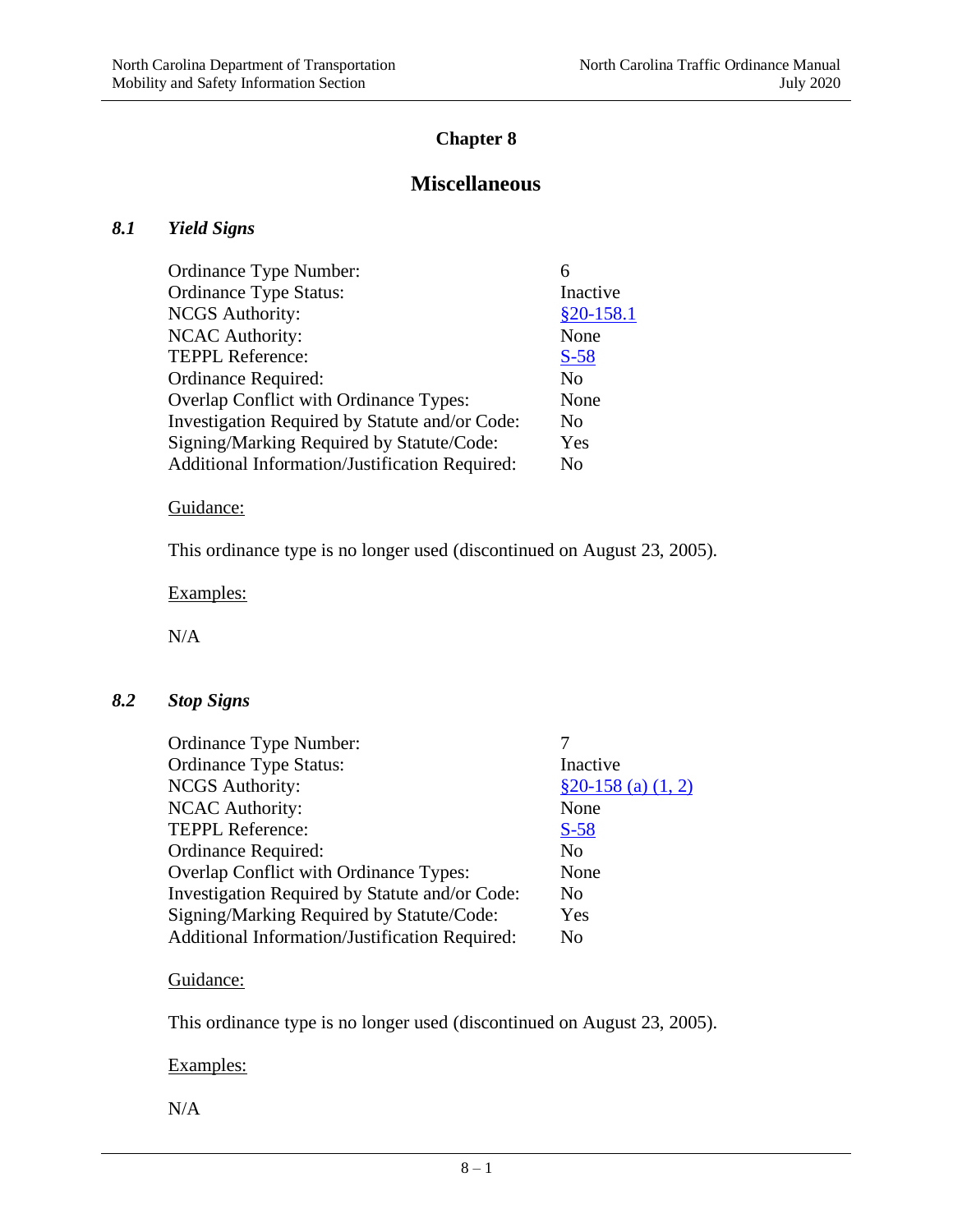### *8.3 No Hunting from ROW*

| Ordinance Type Number:                         | 13             |
|------------------------------------------------|----------------|
| <b>Ordinance Type Status:</b>                  | Active         |
| <b>NCGS</b> Authority:                         | $$136-18(5)$   |
| <b>NCAC Authority:</b>                         | None           |
| <b>TEPPL Reference:</b>                        | None           |
| Ordinance Required:                            | Yes            |
| Overlap Conflict with Ordinance Types:         | None           |
| Investigation Required by Statute and/or Code: | No             |
| Signing/Marking Required by Statute/Code:      | N <sub>0</sub> |
| Additional Information/Justification Required: | No             |

#### Guidance:

The Department of Transportation is vested with the power to make ordinances for the use of the State highways.

No ordinances shall be made that will conflict with any statute now in force or any ordinance of incorporated municipalities.

A highway is defined as the entire width between property or right-of-way lines of every way or place of whatever nature, when any part thereof is open to the use of the public as a matter of right for the purposes of vehicular traffic  $(20-4.01, 13)$ .

#### Examples:

Between 0.58 miles west of SR 1443 (Broughton Road) and 0.92 miles east of SR 2336 (Ashton Road).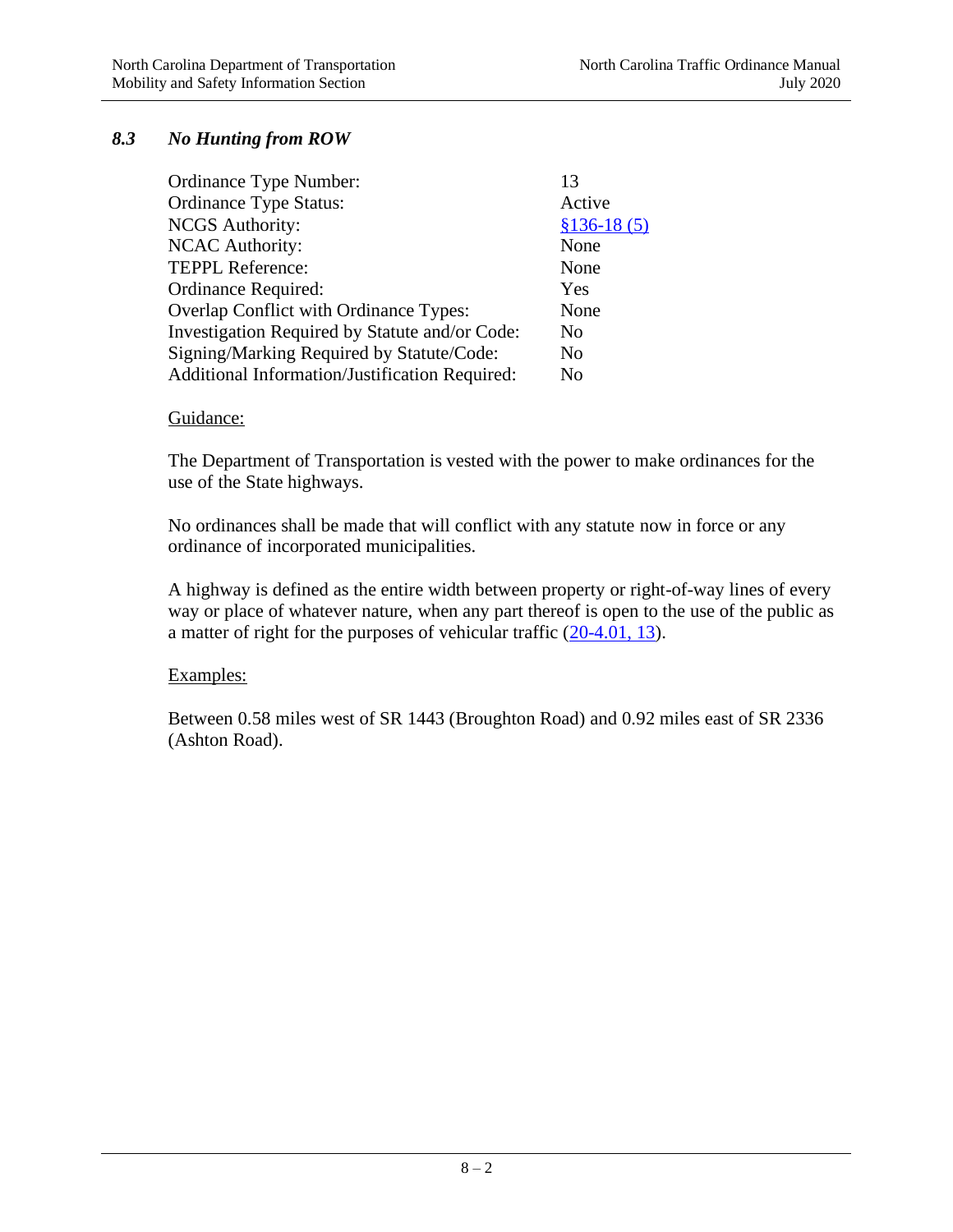### *8.4 No Fishing from Bridge*

| Ordinance Type Number:                                | 14                         |
|-------------------------------------------------------|----------------------------|
| <b>Ordinance Type Status:</b>                         | Active                     |
| <b>NCGS</b> Authority:                                | $$136-18(5)$               |
| <b>NCAC Authority:</b>                                | None                       |
| <b>TEPPL Reference:</b>                               | None                       |
| Ordinance Required:                                   | Sometimes (see "Guidance") |
| Overlap Conflict with Ordinance Types:                | None                       |
| Investigation Required by Statute and/or Code:        | N <sub>0</sub>             |
| Signing/Marking Required by Statute/Code:             | N <sub>0</sub>             |
| <b>Additional Information/Justification Required:</b> | No                         |

#### Guidance:

Fishing from bridges on interstates or other controlled access highways is prohibited by the Administrative Code and does not need to be ordinanced [\(19A:02E.0408\)](http://reports.oah.state.nc.us/ncac/title%2019a%20-%20transportation/chapter%2002%20-%20division%20of%20highways/subchapter%20e/19a%20ncac%2002e%20.0408.pdf). However, ordinances are required to prohibit fishing from any bridge on roads without access control.

The Department of Transportation is vested with the power to make ordinances for the use of the State highways.

No ordinances shall be made that will conflict with any statute now in force or any ordinance of incorporated municipalities.

A highway is defined as the entire width between property or right-of-way lines of every way or place of whatever nature, when any part thereof is open to the use of the public as a matter of right for the purposes of vehicular traffic  $(20-4.01, 13)$ .

#### Examples:

Bridge 910012 carrying NC 50 (Benson Highway) over Salisbury Creek.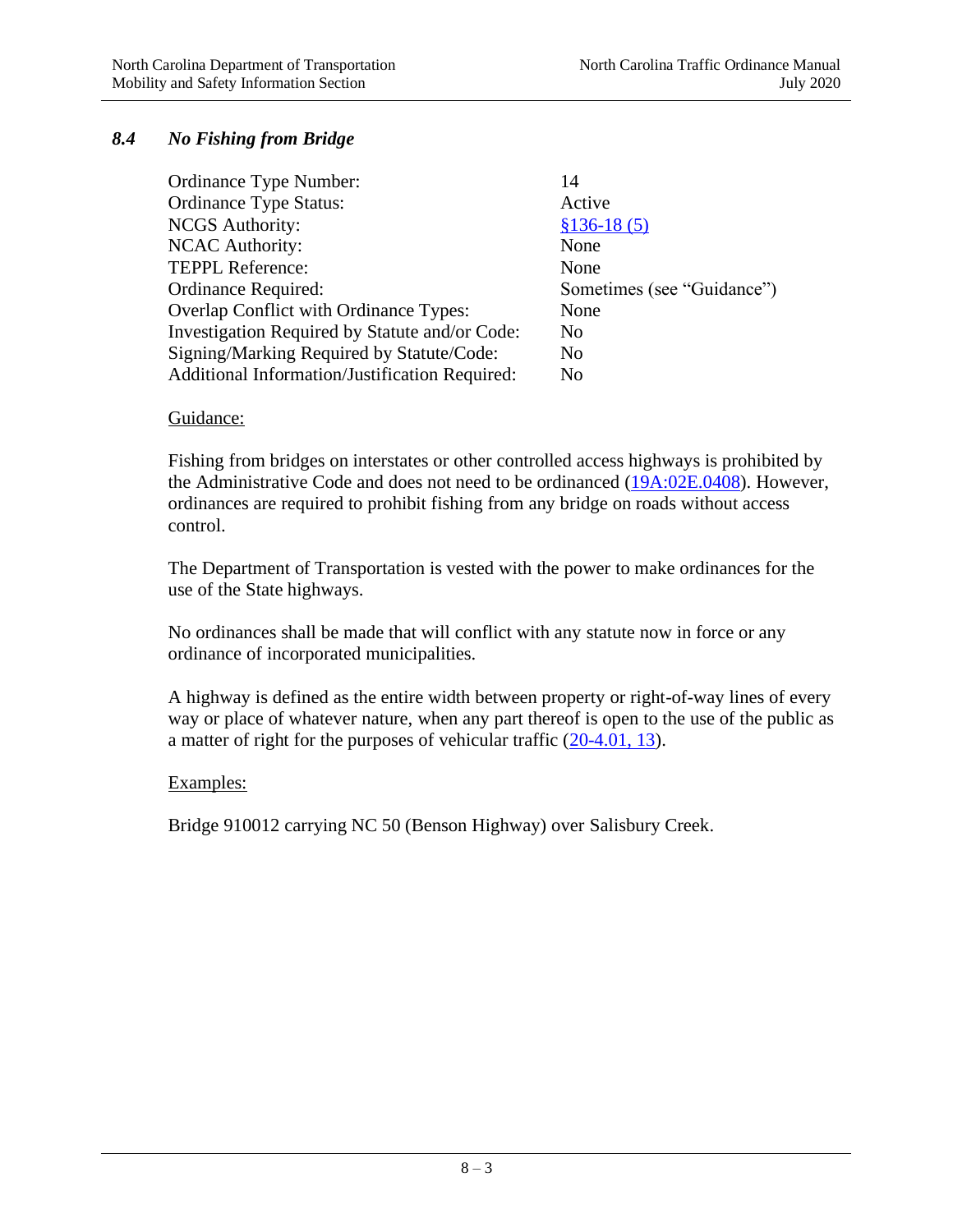### *8.5 No Jumping or Diving from Bridge*

| Ordinance Type Number:                         | 15             |
|------------------------------------------------|----------------|
| <b>Ordinance Type Status:</b>                  | Active         |
| <b>NCGS</b> Authority:                         | $$136-18(5)$   |
| <b>NCAC Authority:</b>                         | None           |
| <b>TEPPL Reference:</b>                        | None           |
| <b>Ordinance Required:</b>                     | Yes            |
| Overlap Conflict with Ordinance Types:         | None           |
| Investigation Required by Statute and/or Code: | N <sub>0</sub> |
| Signing/Marking Required by Statute/Code:      | N <sub>0</sub> |
| Additional Information/Justification Required: | No             |

#### Guidance:

The Department of Transportation is vested with the power to make ordinances for the use of the State highways.

No ordinances shall be made that will conflict with any statute now in force or any ordinance of incorporated municipalities.

A highway is defined as the entire width between property or right-of-way lines of every way or place of whatever nature, when any part thereof is open to the use of the public as a matter of right for the purposes of vehicular traffic  $(20-4.01, 13)$ .

#### Examples:

Bridge 910012 carrying NC 50 (Benson Highway) over SR 1234 (Shelton Road).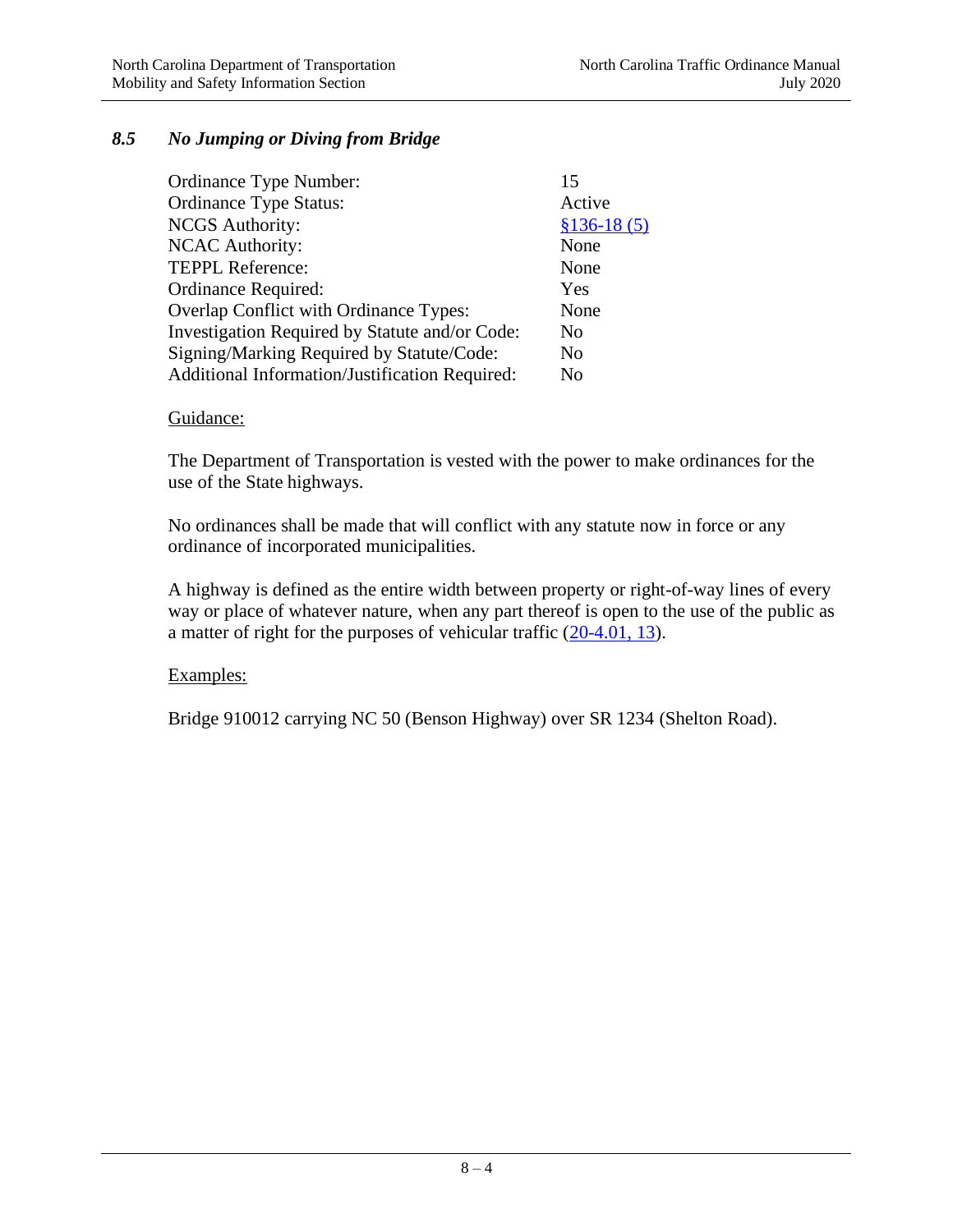### *8.6 No Fishing from Highway ROW*

| Ordinance Type Number:                         | 24             |
|------------------------------------------------|----------------|
| <b>Ordinance Type Status:</b>                  | Active         |
| <b>NCGS</b> Authority:                         | $$136-18(5)$   |
| <b>NCAC Authority:</b>                         | None           |
| <b>TEPPL Reference:</b>                        | None           |
| Ordinance Required:                            | Yes            |
| Overlap Conflict with Ordinance Types:         | None           |
| Investigation Required by Statute and/or Code: | N <sub>0</sub> |
| Signing/Marking Required by Statute/Code:      | N <sub>0</sub> |
| Additional Information/Justification Required: | No             |

#### Guidance:

The Department of Transportation is vested with the power to make ordinances for the use of the State highways.

No ordinances shall be made that will conflict with any statute now in force or any ordinance of incorporated municipalities.

A highway is defined as the entire width between property or right-of-way lines of every way or place of whatever nature, when any part thereof is open to the use of the public as a matter of right for the purposes of vehicular traffic [\(20-4.01, 13\)](http://www.ncleg.net/gascripts/statutes/statutelookup.pl?statute=20-4.01).

#### Examples:

Between 0.58 miles west of SR 1443 (Broughton Road) and 0.92 miles east of SR 2336 (Ashton Road).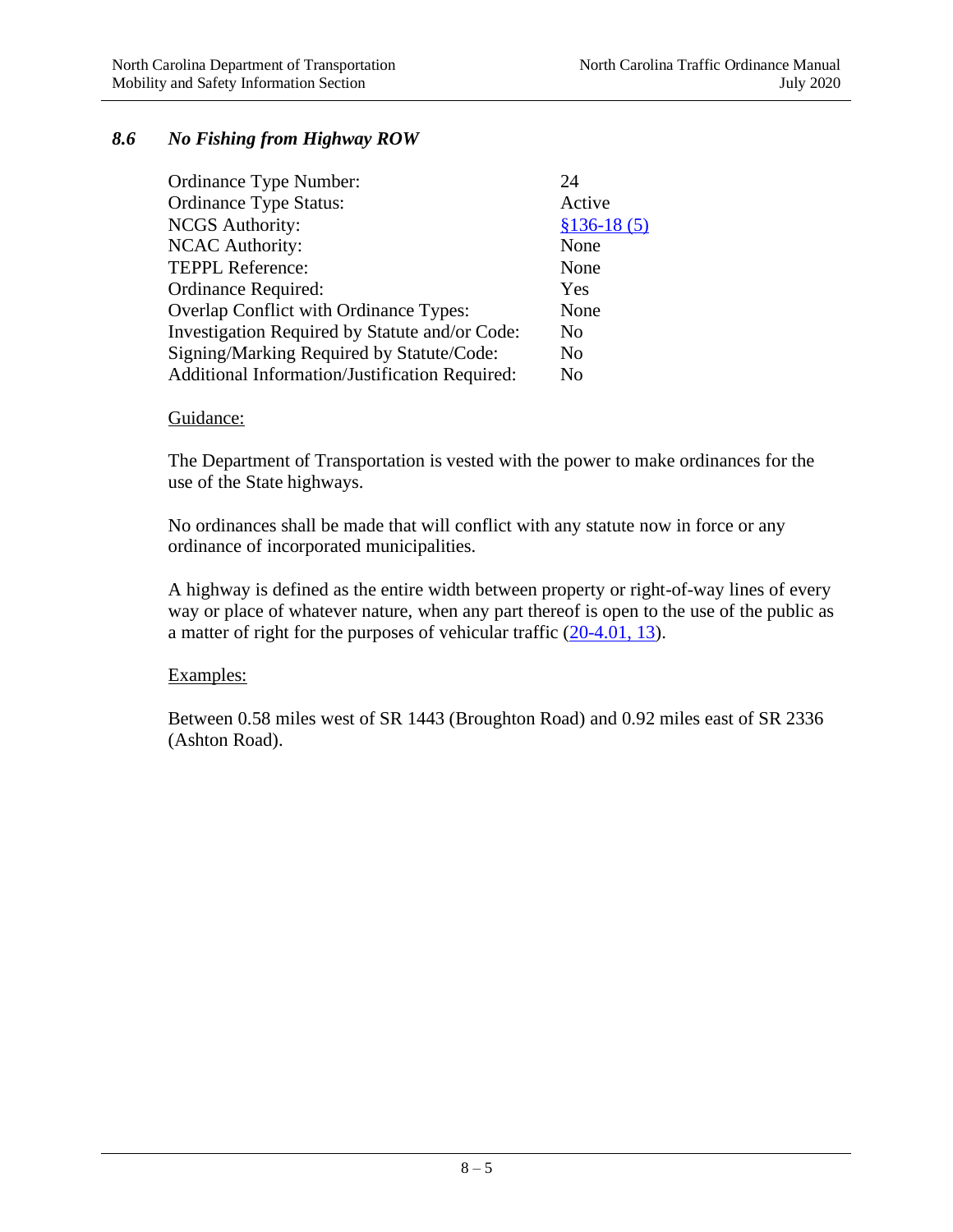### *8.7 No Loitering on Highway ROW*

| Ordinance Type Number:                         | 25             |
|------------------------------------------------|----------------|
| <b>Ordinance Type Status:</b>                  | Active         |
| <b>NCGS</b> Authority:                         | $$136-18(5)$   |
| <b>NCAC Authority:</b>                         | None           |
| <b>TEPPL Reference:</b>                        | None           |
| Ordinance Required:                            | Yes            |
| Overlap Conflict with Ordinance Types:         | None           |
| Investigation Required by Statute and/or Code: | No             |
| Signing/Marking Required by Statute/Code:      | N <sub>0</sub> |
| Additional Information/Justification Required: | No             |

#### Guidance:

The Department of Transportation is vested with the power to make ordinances for the use of the State highways.

No ordinances shall be made that will conflict with any statute now in force or any ordinance of incorporated municipalities.

A highway is defined as the entire width between property or right-of-way lines of every way or place of whatever nature, when any part thereof is open to the use of the public as a matter of right for the purposes of vehicular traffic  $(20-4.01, 13)$ .

#### Examples:

Between 0.58 miles west of SR 1443 (Broughton Road) and 0.92 miles east of SR 2336 (Ashton Road).